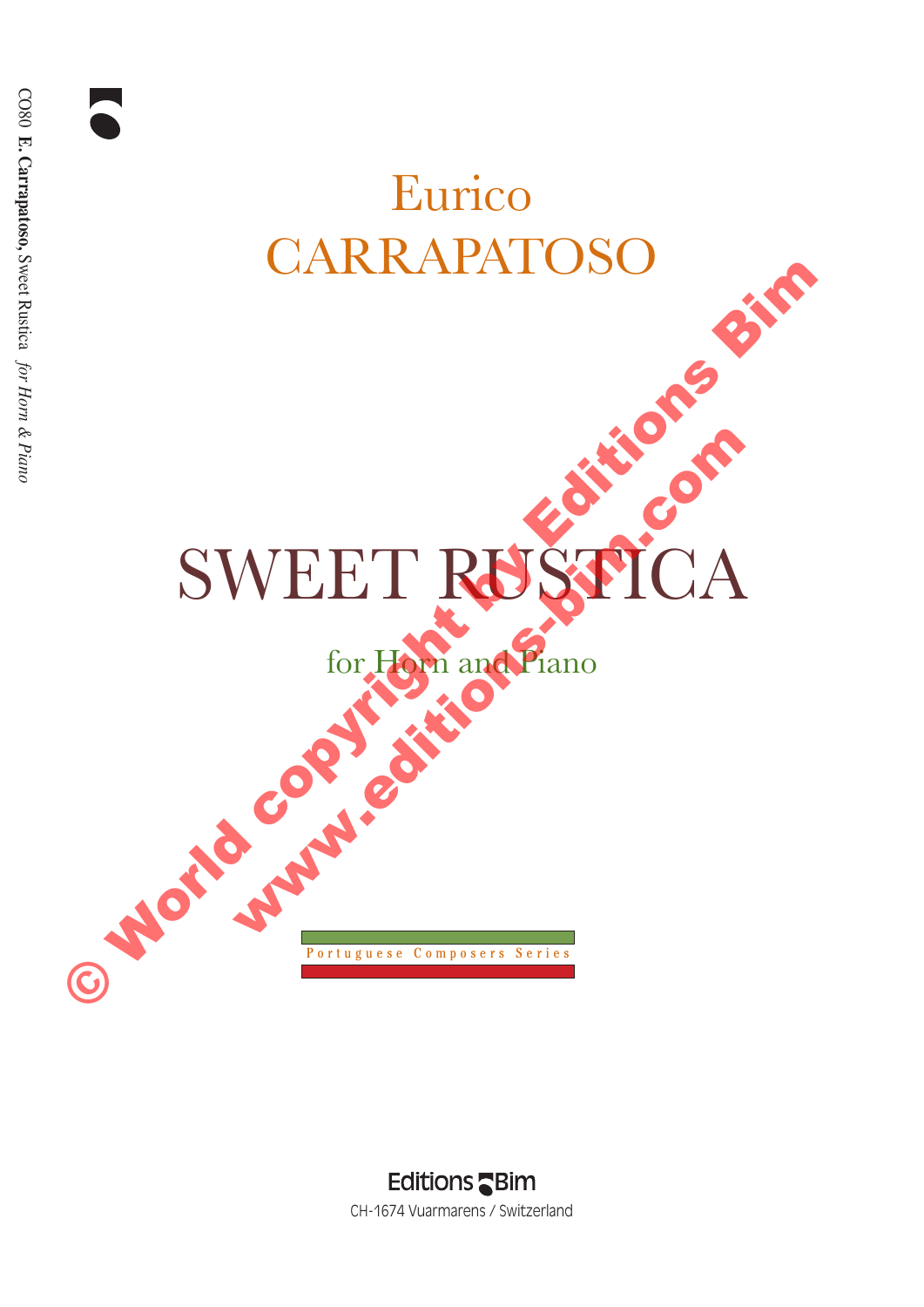#### **The work**

*Sweet Rustica* is an informal piece that recreates, through a constant game of words, the old baroque form. It begins with *Prelúdico*, an allegory to the wonderful prelude in C minor in the first book of the Well-Tempered Clavier by J.S. Bach. While in the *Allemande*, by which I mean *Almôndega do 2° Modo*, there is a sonorous universe of total contemplation. In *Giga à Mirandesa* (adaptation of the famous *Mirandum, Mirandum, from Trás-os-Montes*) the bells from my village are present. In *Aria da Capo Espichel*, just like in Cabo Espichel, a convent that crosses the paths lies there in ruins. It is a forlorn scene, with the sea behind the building representing or symbolizing pure escapism. Then follow the old Victian *La Folia in Sarabanda e Sóniabanessa* and *Ensopado de Bourrée*, a real concentration of energy. The piece ends with *Postlúdico*, the devolution of the musical work, with its hypnotic ostinati and with the peacefulness of "all the Alentejos of this world". The music thus melts away in pure sound. From the three is the control of the control of the control of the control of the matter of the control of the matter of the control of the matter of the control of the control of the control of the control of the control



#### **L'oeuvre**

*Sweet Rustica* est une pièce informelle qui reproduit sans cesse la forme baroque en jouant sur les mots.

*Preludico* est une allégorie du magnifique prélude en Do mineur du premier recueil du Clavier bien tempéré de J. S. Bach.

L'Allemande, ou plutôt *Almôndega do 2° Modo*, représente un univers sonore de contemplation totale. Les cloches de l'église de mon village résonnent dans *Giga à Mirandesa*, adaptation du fameux *Mirandum, Mirandum de Tràs-os-Montes*. Dans l'*Aria da Capo Espichel*, comme au Cap Espichel, les chemins se croisent sur un couvent en ruine. A l'arrière de cette scène de désespoir, la mer symbolise l'évasion. Suivent l'antique *La Folia in Sarabanda e Sóniabanessa* et l'*Ensopado de Bourrée*, véritable concentré d'énergie. La pièce se termine sur *Postlúdico*, évaporation de l'oeuvre musicale, avec ses ostinati hypnotiques et la paix de «tous les Alentejos de cette terre». La musique fond en timbre pur. Allemande, universe use J. S. Bach, S. Bach, S. Bach, S. Bach, S. Bach, S. Bach, S. Bach, Concrete Controllation of totale. Les cloches de l'église de Xonteneplatives University and the state of the controllation of total

*Eurico Carrapatoso*

#### **Das Werk**

*Sweet Rustica* ist ein informelles Stück, in welchem die alte barocke Form in Wortspielen nachgebildet wird.

*Preludico* ist eine Allegorie des wunderschönen C-moll Präludiums aus dem ersten Band des Wohltemperierten Klaviers von J. S. Bach.

In der *Allemande*, oder *Almôndega do 2° Modo*, herrscht ein tief kontemplatives Universum. In der *Giga à Mirandesa* (Adaptation des bekannten *Mirandum, Mirandum de Tràs-os-Montes*) erschallen die Kirchenglocken meines Dorfes. In der *Aria da Capo Espichel*, kreuzen sich Wege vor den Ruinen eines Klosters auf Kap Espichel. Im Hintergrund dieser aussichtslosen Szene symbolisiert das Meer die Ausflucht. Darauf folgen die antike *La Folia in Sarabanda e Sóniabanessa* und *Ensopado de Bourrée*, ein hochenergetisches Konzentrat. Das Stück endet mit einem *Postlúdico*, dem Ausklang eines musikalischen Werkes, mit seinen hypnotischen ostinati und dem Frieden aller "Alentejos dieser Erde". Die Musik schmilzt in reinem Klang dahin.

*Eurico Carrapatoso*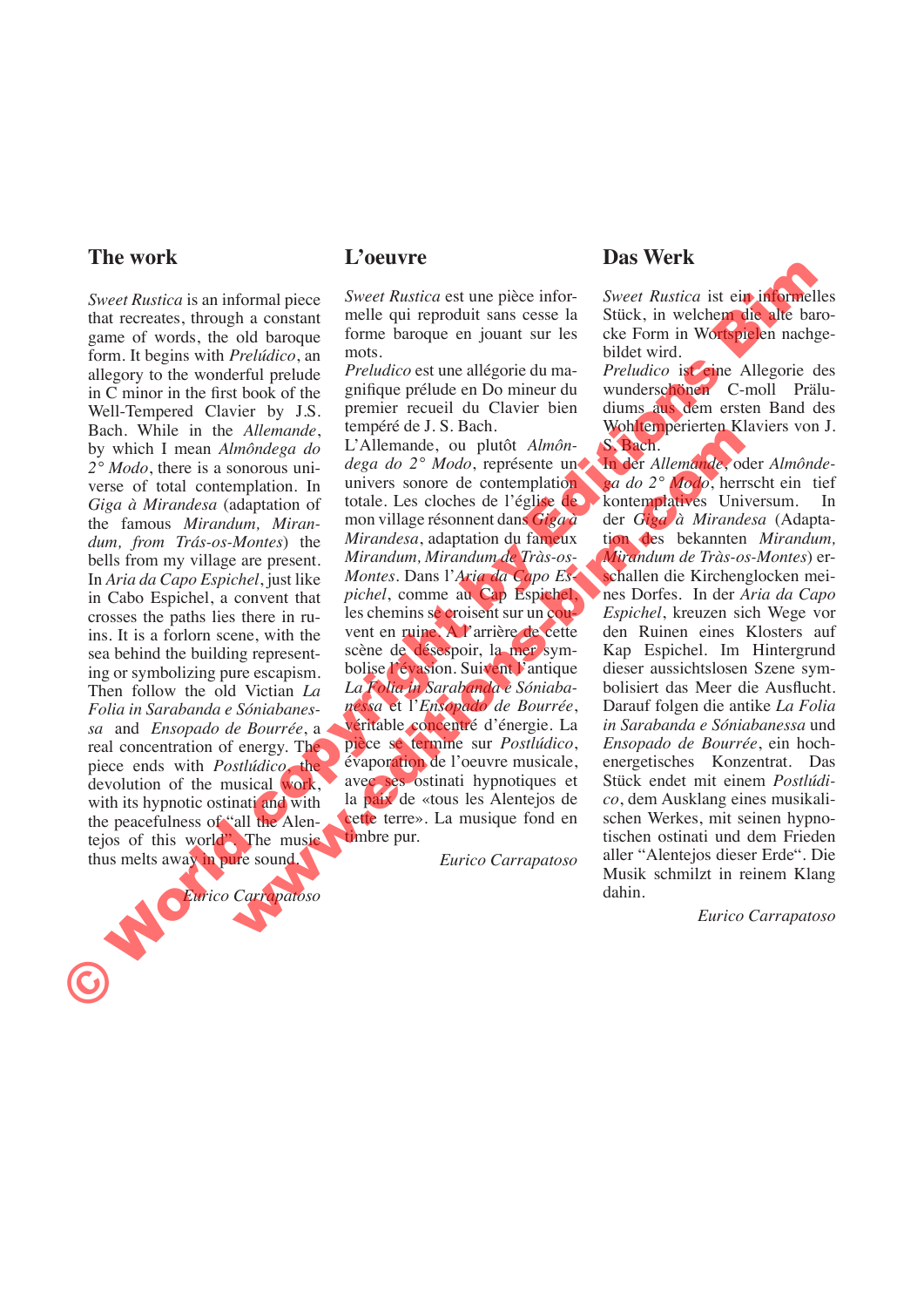*Dedicado ao amigo António Costa*

## **Sweet Rustica**

for horn and piano (1996 - 17')

## 1. Preludio



**<sup>2007 ©</sup> World copyright by Editions Bim (Jean-Pierre Mathez), CH-1674 Vuarmarens, Switzerland** BIM CO80 3 **TOUS DROITS RÉSERVÉS - ALLE RECHTE VORBEHALTEN - ALL RIGHTS RESERVED www.editions-bim.com**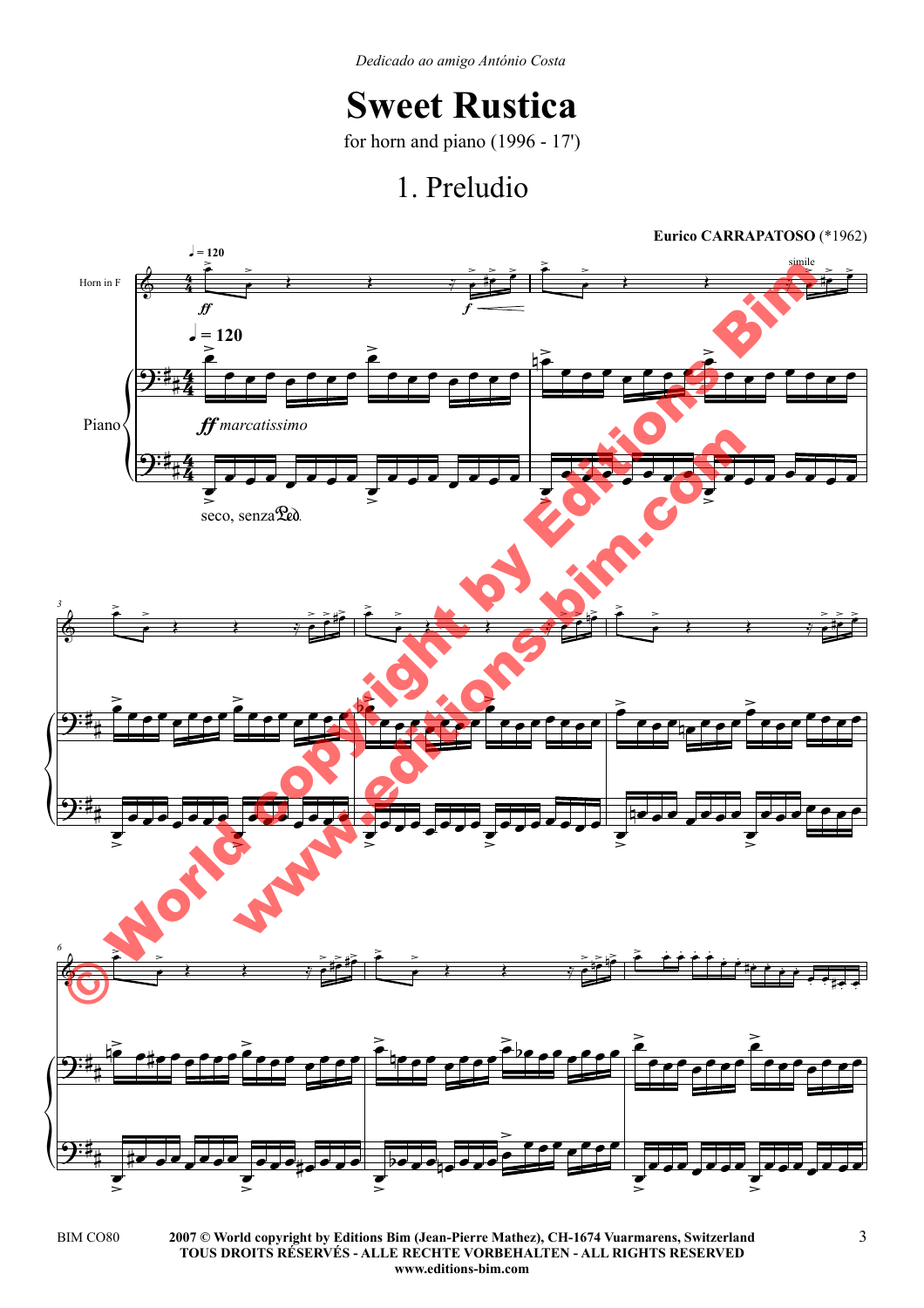

6 **8 |** *Photocopying is illegal — Photocopier est illégal — Photokopieren ist rechtswidrig* BIM COS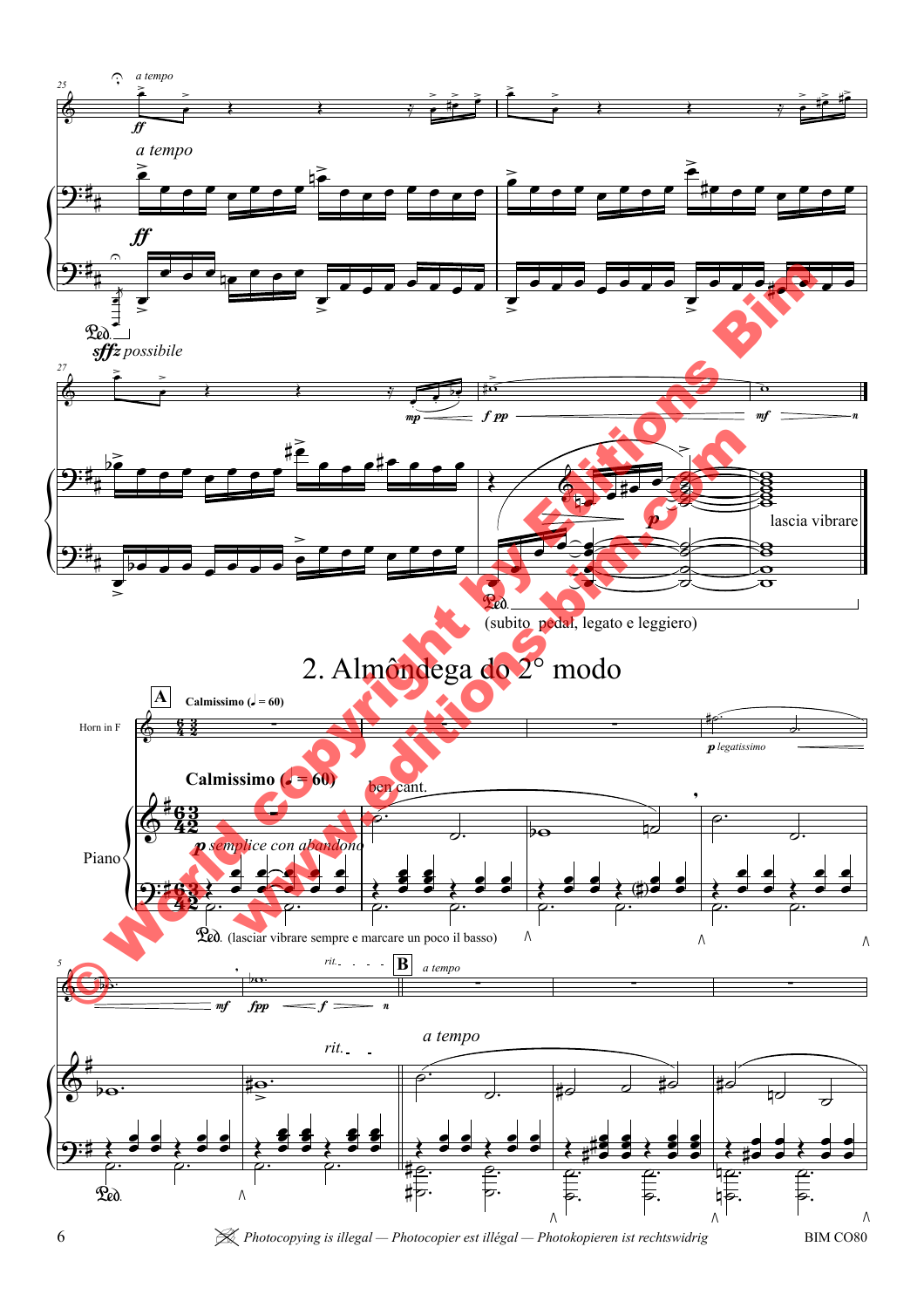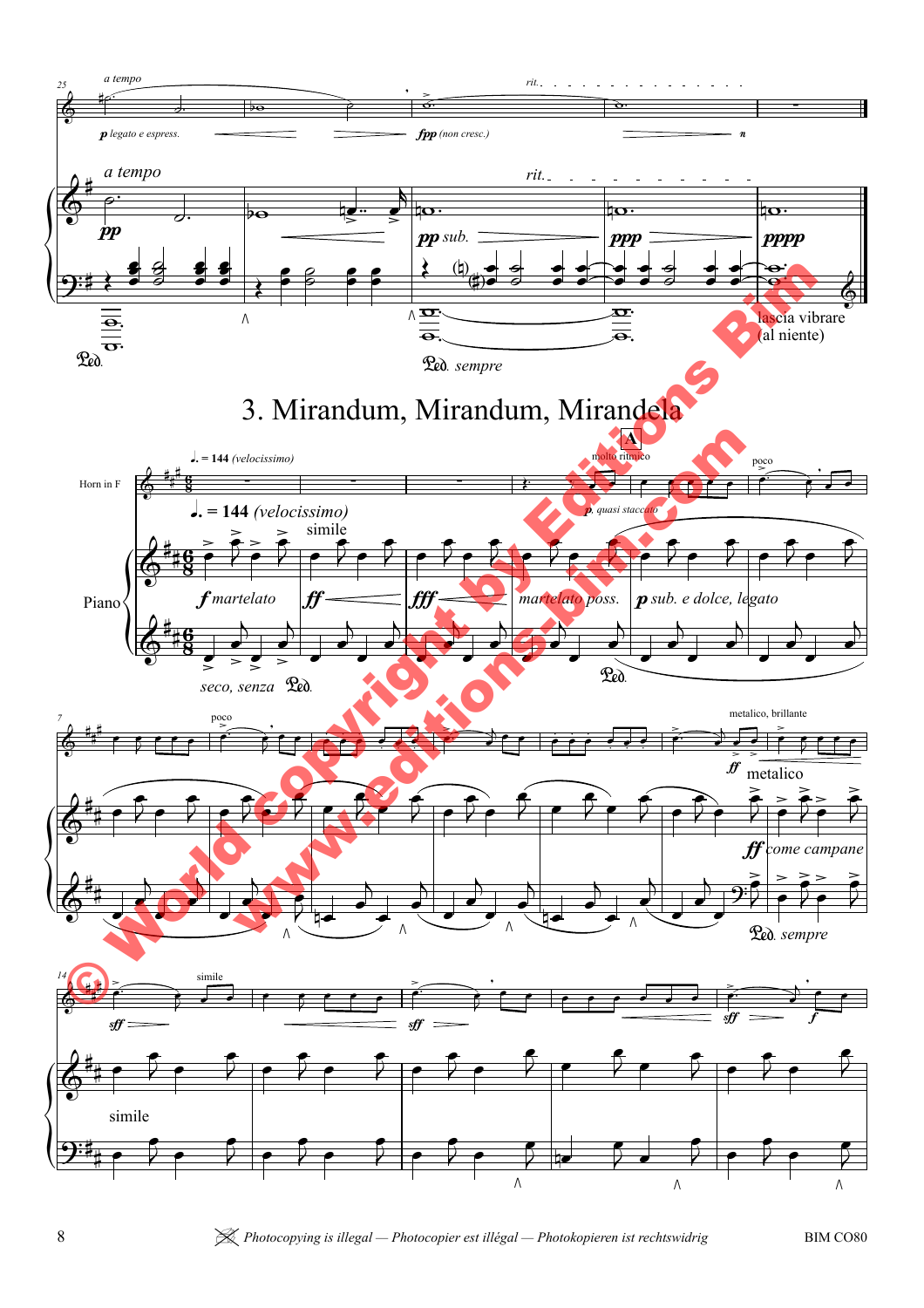

BIM CO80 *A Photocopying is illegal — Photocopier est illégal — Photokopieren ist rechtswidrig* 11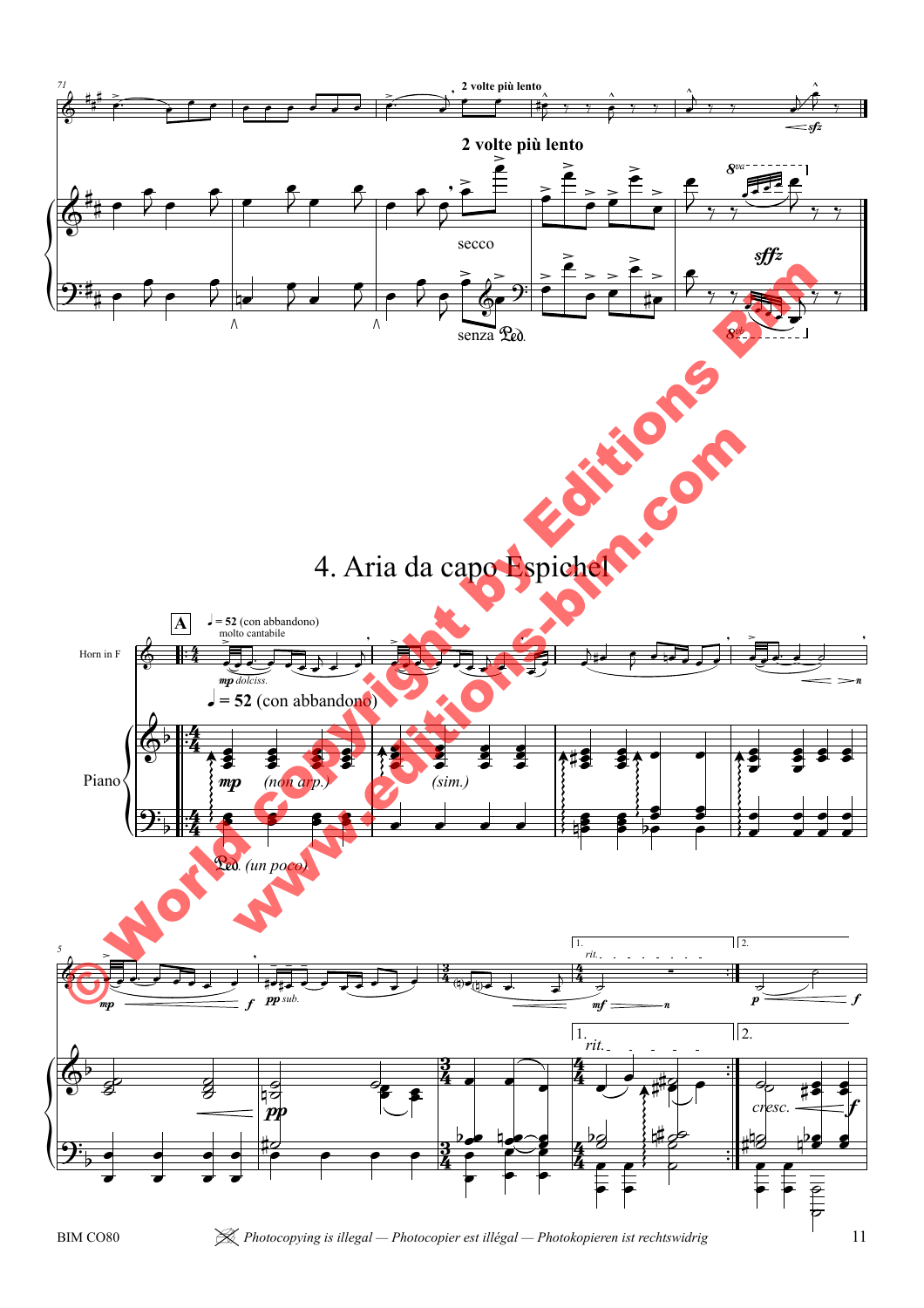## 5. Sarabanda e Sóniabanessa



BIM CO80 *We Photocopying is illegal — Photocopier est illégal — Photokopieren ist rechtswidrig* **13**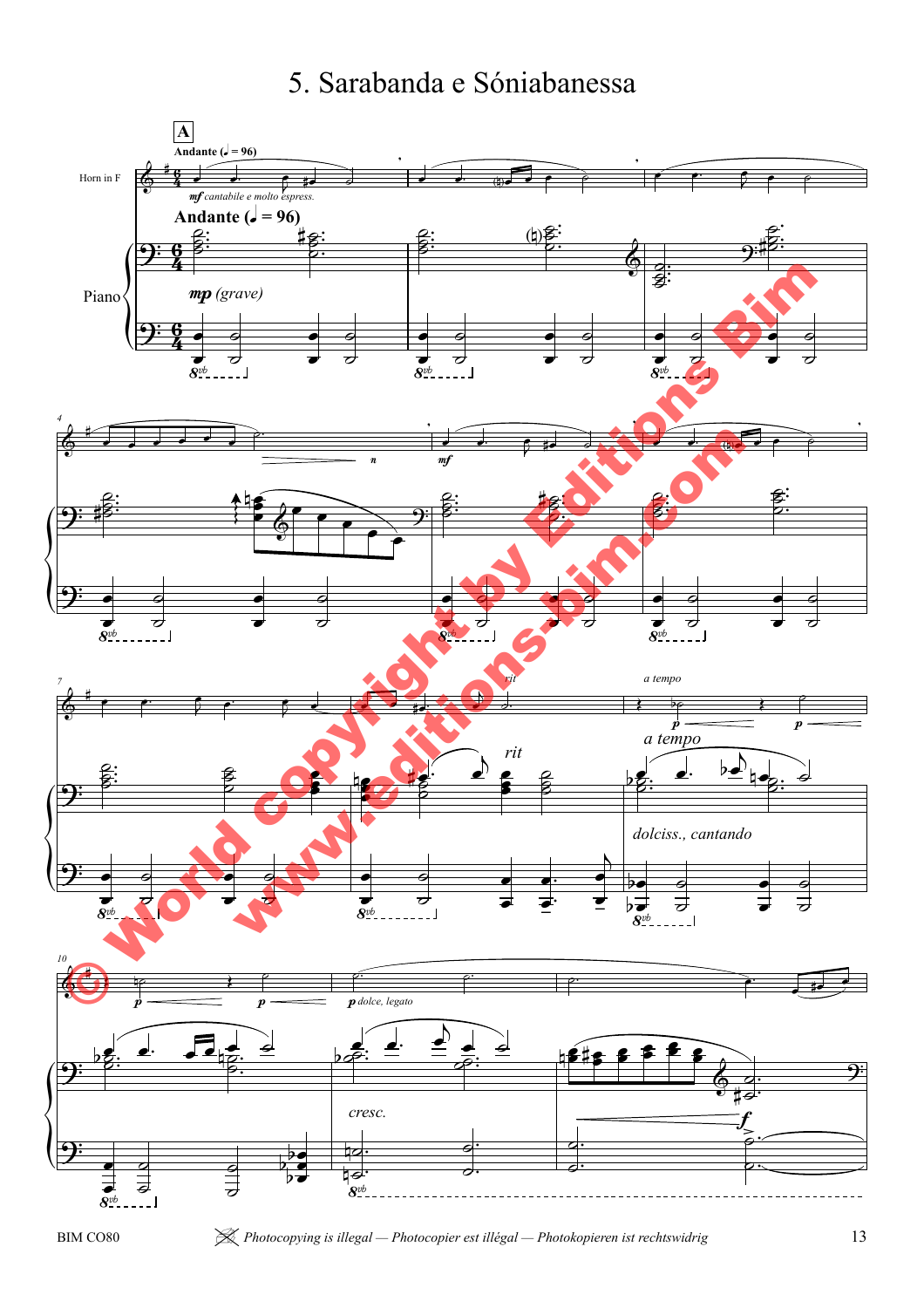## 6. Ensopado de bourrée



BIM CO80 *A Photocopying is illegal — Photocopier est illégal — Photokopieren ist rechtswidrig* 15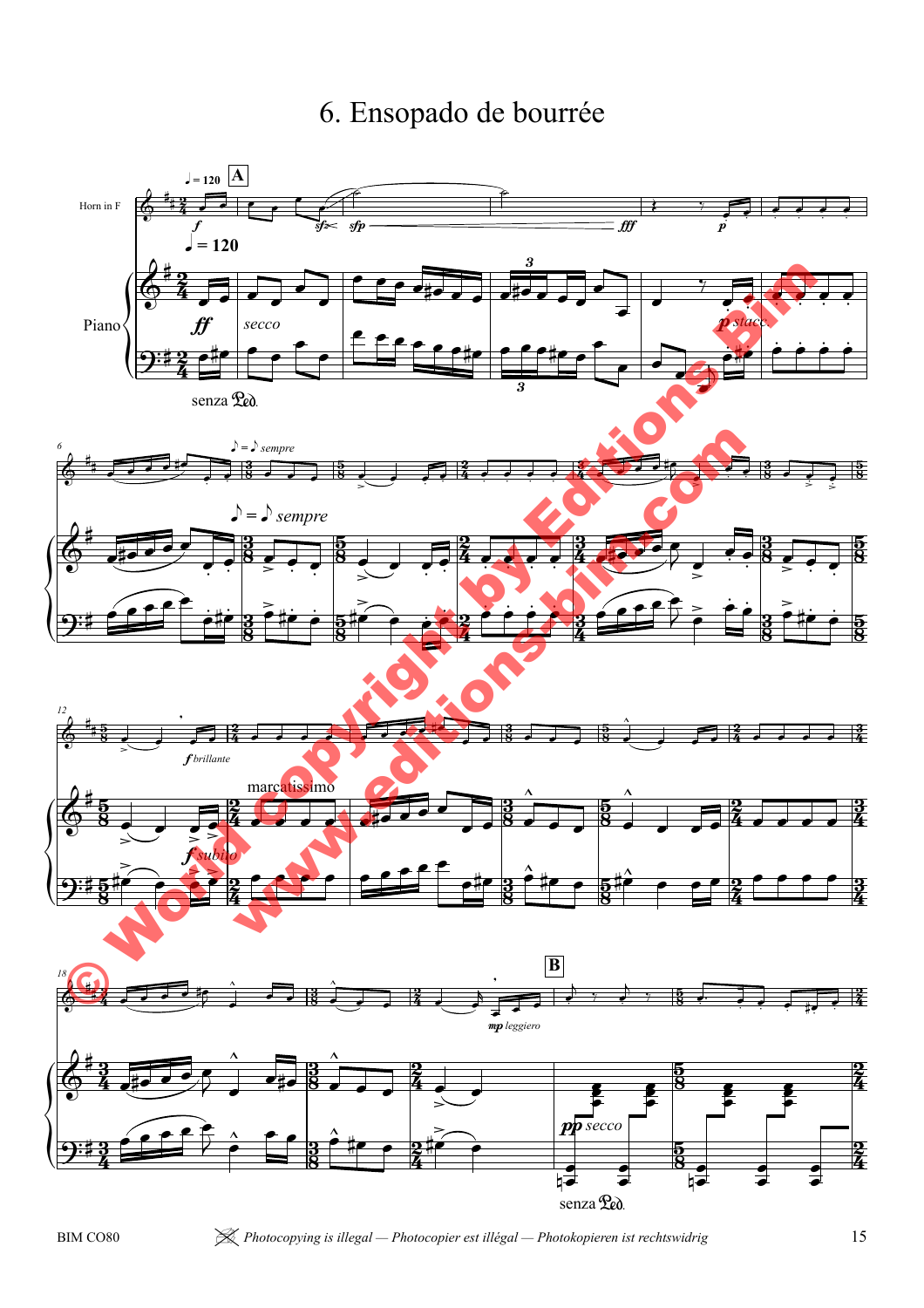## Postlúdico